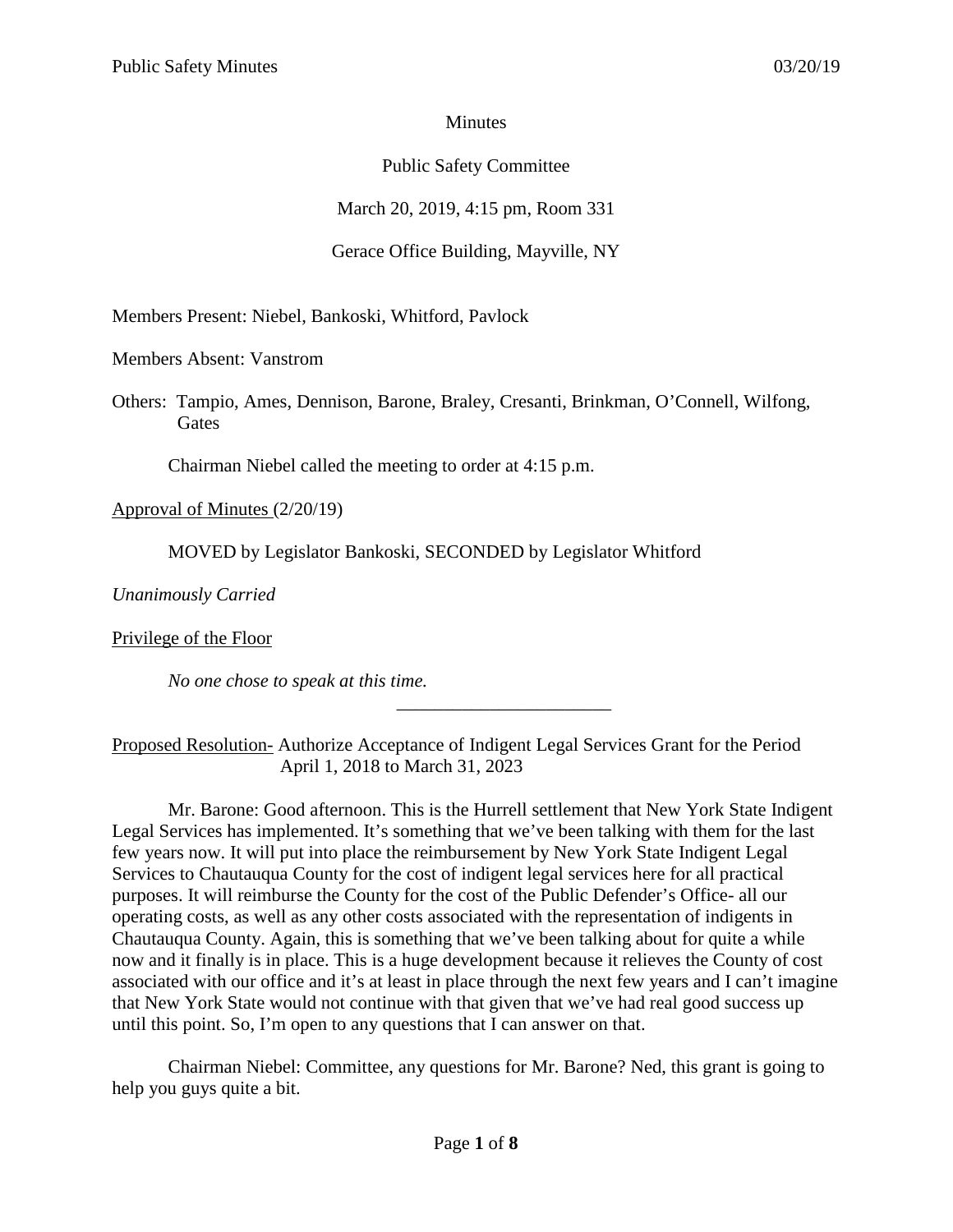Mr. Barone: Oh, yes. Not just us, but other public defenders in the State have referred to this as a transformation in indigent legal services in New York State because the bottom line on this settlement that we're asking each county to accept is that's aimed at providing the effective representation of all individuals. In order to do that, their approach is that we have to have the man power and the resources in order to effectively represent people. You can't ask a public defender's office to handle 7,000 cases a year with a limited amount of attorney's and support staff; it just can't effectively be done. So, that's the whole idea behind the settlement and that's what they're hoping to accomplish. So, for example, we have ten fulltime attorneys in our office along with clerical staff and investigators- it will pretty much over the next couple of years, double our entire staff. So, right now, each attorney is handling between 200 felony casesupwards to 350 felony cases, when the considered optimum amount to be 150 at the most. Misdemeanors- we have attorneys handling 700-1,000 misdemeanor cases, when there shouldn't be any more than 250 assigned to each attorney. So, by being able to hire additional public defenders we'll be able to lower the file amount that each individual attorney is handling. In addition to that, we'll have additional investigators, additional eligibility examiners, and additional clerical staff and as a matter of fact, this grant will provide us with the ability to hire our own social workers, which is huge because our office and most PD officers are becoming more holistic with their representation. You don't just represent the individual on the criminal charge; you have to charge the individual on everything that's associated with him or her being arrested. So, hopefully this grant, which by the way will not cost the County anything because the County will be completely reimbursed, will take care of all of those problems we've had in the past. It's going to be transformational.

Legislator Pavlock: Are there enough people to work in the County? Are there lawyers available in the area to hire? Are you concerned at all about finding the staff that you need?

Mr. Barone: That's a good question and it's funny that you ask that. One of the things that- because this is not just affecting Chautauqua County, it's effects every other County- one of the concerns that New York State Indigent Legal Services has was that there would be a huge demand for attorneys to fill these positions. One of things that New York State has done is it's created a couple of different job fairs for indigent legal service providers. We've already had one at the University of Buffalo Law School and they're having one next month at the University of Albany where they bring in every public defender or indigent provider and they have job fairs. They try to concentrate on people from out of the area and in the area to come to the job fairs. So, for example, at the job fair at the University of Buffalo that we had a few months back, we had quite a few people from out of state that were interested in talking to each public defender, but more importantly we had quite a few people from Western New York and Chautauqua County. As a matter of fact, I probably had- I think it was 7 different individuals that are from Chautauqua County, who now are practicing down state or in upstate New York that approached me and would be interested in returning to Chautauqua County if there was a job. So, it's funny you said that because I think what we're going to find is that individuals that have left the area for whatever reason are now going to have a reason to come back if they've got a job to come back to. Personally speaking, as far as my hiring in this County, I haven't had a problem. With the exception of one individual that I hired from Erie County, who is actually a resident of Chautauqua County, but he was working at the New York State Attorney General's Office for 37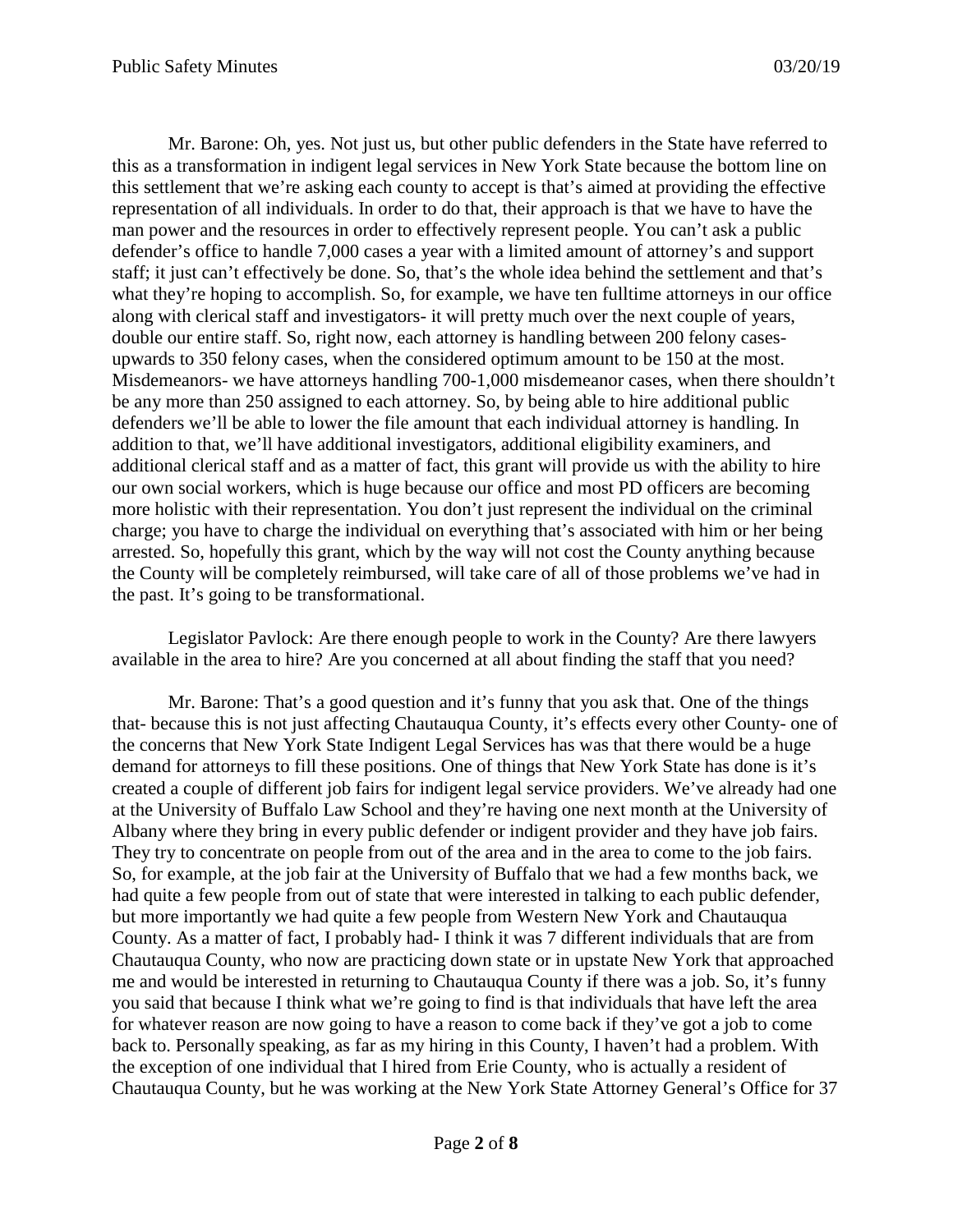years, he wanted to come back into the area. He's residing in the Fredonia area, but he works here. I really don't anticipate a problem. I think we'll be in good shape. Again, I think that what's going to happen is now that we'll have full time positions with competitive salaries for assistant public defenders- that's what this is about, not only providing a bigger work force, but by giving them- we're still not anywhere comparable to prosecutors and their salaries, but we're getting there. So, by being able to offer that to attorneys, you'll find that attorneys here in this county who were in private practice, that it will be more appealing to come out of private practice and come work for a government agency because of not only the salaries being competitive, but also because of the benefits available. I think that's a huge plus. That's kind of a long answer.

Legislator Bankoski: Approximately how many people do you think this will employ?

Mr. Barone: Sure. Indigent Legal Services took all the data from every county. They took all the data we provided to them on our caseloads, types of cases, and a lot of other statistics that they look at and they helped us determine what type of work force we should be looking at over the next few years. We have a projection of- *(inaudible)* once we get that, I can hire four new attorneys immediately. That would bring us to fourteen. The other- we're looking at upwards of 18-20 attorneys, which would be almost double our attorney force. We're looking at a clerical staff increase of at least three people and that's within the year, and we're looking at investigators-

Chairman Niebel: How many do you have now?

Mr. Barone: We have four clerical staff with one head department secretary and we're looking to hire three new ones immediately. In addition to that, we're looking at hiring two new fulltime investigators and/or eligibility examiners and one caseworker. So, support staff, within the year, would be six new additional bodies and attorneys within the year, at least four. So, that would be ten people, which we consider that to be significant. It really is and that's why our growth over there is- which is actually part of the space that we're looking to lease in Jamestown and eventually in Dunkirk to have an office space to provide for the bodies we're anticipating.

Legislator Pavlock: That was another question. I know you just ran out of space and we moved some things around so you could get more space-

Mr. Barone: Exactly. So, the space- and that was one of the things that quite frankly, was a concern for New York State Indigent Legal Services. They asked specifically about being able to provide for the new bodies because they don't want to have to keep on changing or coming back for additional grants or monies to make sure we have the space. So, I think we're in pretty good shape at this point, at least for the term of this grant through 2022.

Legislator Bankoski: What if, after this grant is up in 2023, it's not funded anymore? Are we still on the hook for these employees?

Mr. Barone: No, and that's another good question. I think Terry or Pierre Chagnon asked that when we met with OILS – Office of Indigent Legal Services. Chautauqua County is under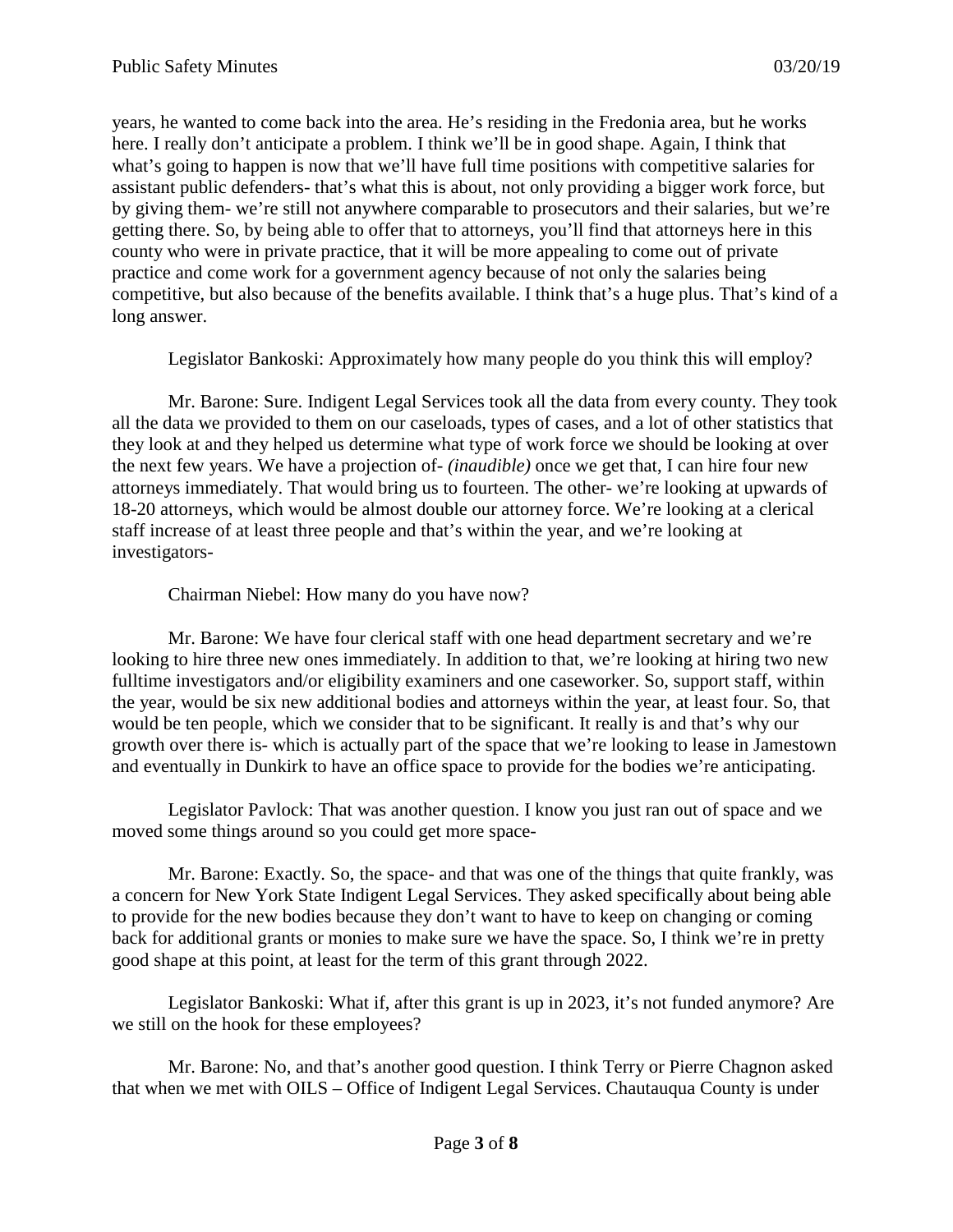no obligation to maintain the additional work force and/or cost that we've incurred. We go back to where we were, wherever the County decides to take us. As a matter of fact, I think you'll see that in the contracts that come out of New York State Office of Indigent Legal Services, that's reflected in there.

Chairman Niebel: Any further questions?

Legislator Whitford: Did the State set the salary ranges and benefits based on the data, or is that contractual within the County? How is that going to work because you said it will be competitive? Based on who you have already and what they're coming in at, which would normally be entry level- who actually sets those ranges to make it competitive and to be able to recruit good attorneys?

Mr. Barone: Absolutely. That's another good question and I'd like to say it was me, and to some extent it was, but when we put in the proposals for how to use the monies to New York State Indigent Legal Services, they pretty much told me- this was Joe Worshem(?) lead council for OILS- he said when I go to New York State, I'm going to ask for certain monies and this is for the whole settlement, but tell me what you're looking to increase your salaries to for the attorneys. So, I gave him figures. He said I'm sorry, that's too much. Here's what we're looking at increasing those salaries to, so for example, if we had existing assistant public defenders at X amount right now, I was looking for a 25% increase and it would have brought us to what prosecutors are making. They wouldn't go to that, so we were at a reduced level, so quite frankly, it was something that OILS decided on what to go to the Legislature with- New York State Legislature, so that they could pass this bill because the way they explained it me was that we can't make that fly, so based on that increase with existing attorneys then we were able towe're working with personnel on this right now, actually, we're able to establish an entry level position which is higher than what it has been and will be lower than the existing attorneys and what they're making.

Legislator Whitford: That will affect present attorneys that you have?

Mr. Barone: Yes, absolutely. As a matter of fact, as part of a distribution that we were awarded last year for 2018, which we haven't received yet, that will be able to raise the attorneys that we have right now- not to where they should be, but at least it raises them to some extent. Again, it's somewhat of a sensitive thing as far as OILS is concerned, but the other thing is that when you see any of these percentage increases in salaries for our County, those percentage increases will be identical throughout New York State counties or very close. When you go from one county to the next it will be similar. So, hopefully- I think personally speaking, I think that it's a significant increase and it goes to individuals that will be looking for employment. Here's the other thing, the one thing that the County needs to understand is that my office is now responsible for the *(inaudible)* so we're having to provide our attorneys at the centralized arraignments seven days a week, 365 days a year, morning, night time, weekends, and holidays. I go to those, I go to the weekend arraignments in Jamestown City court and Dunkirk City court. So, all of us- 10 attorneys throughout the County are working literally every day. That's something that shouldn't be lost in this whole thing. It's the significant commitment each one of the attorneys in our office has made to the changes because every time there's a change of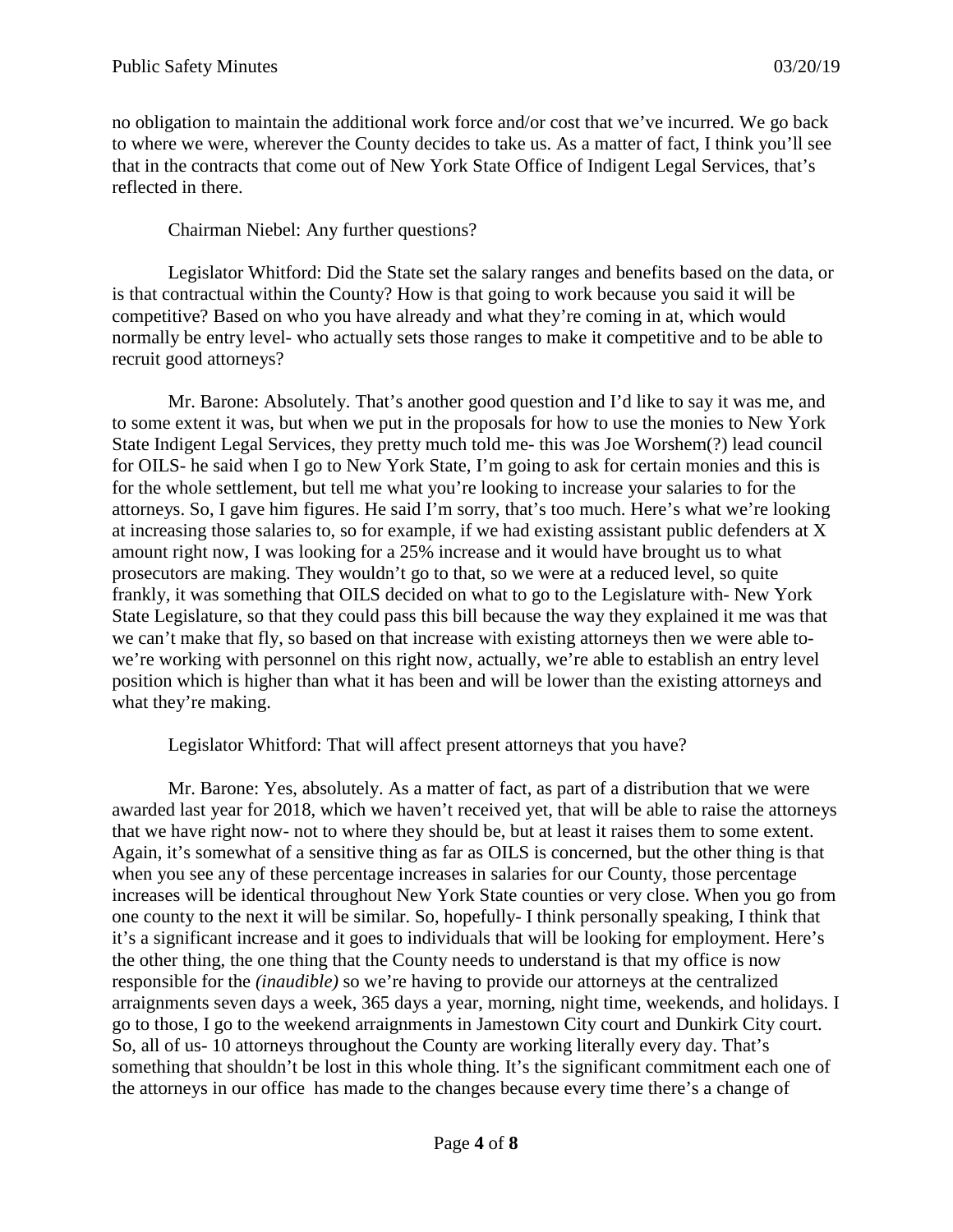course the public defender's office is the one that has to put the bodies in place, whether we want to or not. It's not that we don't want to, but of course any attorney that's working additional hours and holidays and everything else, they're entitled to an increase. I don't think it's really being reelected, but we did would we could, at least at this point.

Chairman Niebel: Ned, that came down from the Office of Court Administration- the central arraignment thing?

Mr. Barone: Yes, the Office of Court Administration.

Chairman Niebel: We didn't have any say over that?

Mr. Barone: No. They determined that one of the most important parts in the criminal process system is the council with an individual at his first appearance and the other thing that I'm very proud of is that we're one of the first counties in the  $8<sup>th</sup>$  judicial department to implement a centralized arraignment program. So far, it's going extremely well. If you talk-and I know there is someone from the Sheriff's Department here- I have to say that the Sheriff's Department has been fantastic. They really have been- it's a thankless job for them as well. They've got a lot of responsibilities; they keep in in contact with each one of our attorney's that's assigned for that day and that evening. They've done a tremendous job and I think that you'll see, and we have seen for the last year or so with the arraignments in Jamestown, a decrease in the population at the jail. Ultimately, that's a cost saving measure to the County. So, this is a no lose situation because this grant, which raises the attorney's fees, is at no cost to the County, while at the same because of this grant we're being able to decrease some of the cost that has traditionally fallen on the County- the cost of the jail population. Overall, I think it's transformational.

Legislator Niebel: OK. Folks, any other questions for Ned on this proposed resolution? Those in favor? Opposed?

## *Unanimously Carried*

Legislator Niebel: Ned, you've had a busy week- we have another resolution pertaining to the Public Defender's Office and we'll take that now as long as you're here.

Mr. Barone: Oh, great.

### Proposed Resolution- Authorize Lease Agreement with Lynn Development, Inc. for Office Space for the Office of the Public Defender

Mr. Barone: I'd like to preface this discussion by indicating this was what we believed was an important part of our whole transformation from our current statuses as indigent services providers and what it's becoming and that's a significant provider for more than just representing the individuals on the criminal charges. This is something that I also discussed with Judge LaMancuso who's the presiding judge in Jamestown City Court, and as this committee probably already knows from discussions we've had over the years, is we get a significant amount of our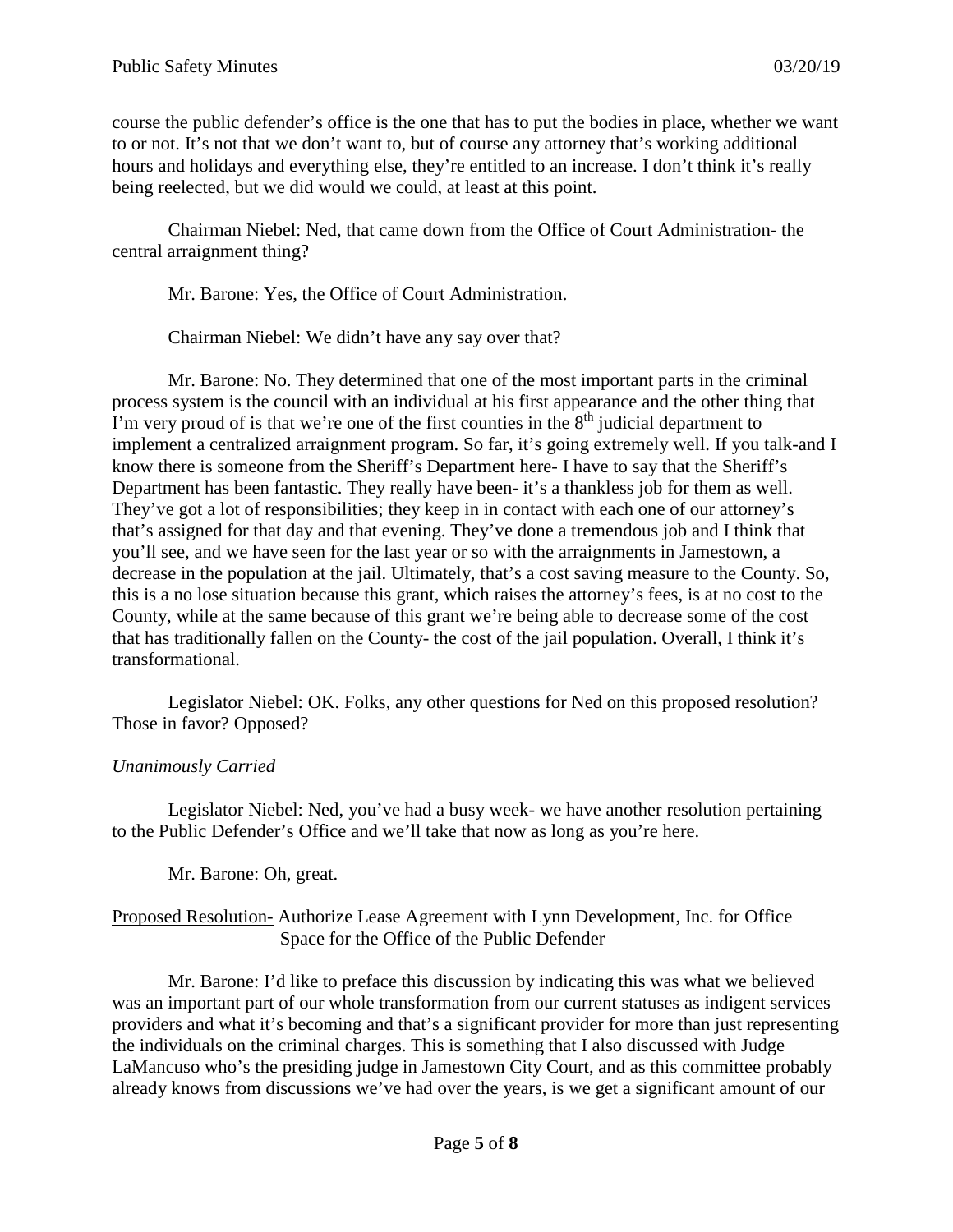caseload out of Jamestown. It's approximately 60-70%. It's a huge amount. That being the case, we believe that in order to be a more effective office, not only county wide but within the community of Jamestown, we need to have a fulltime presence. Not just a bare bones appearance presence, but an actual effective working presence in the community. That's something I discussed with Judge LaMancuso who was all in favor. He understands the importance of our Office in his daily operation of Jamestown City Court. So, this is something I've talked with him about. We've discussed with OILS as well, and OILS wanted to know since they're seeing the large percentage of cases coming from Jamestown, what my plan was for a Jamestown facility. So, we reached out to Lynn regarding this matter and as everyone is probably aware, the Post Office they had purchased down there a couple years back- I'm sure that Paul's very familiar with this- they transformed it into office space. The first floor is where this particular lease would run and it's really- they've gutted out the entire first floor. We went in and drew up plans with them as to what we actually wanted. So, the entire lease space is done per our specifications and suggestions. They worked with us- they were tremendous about it- they worked with us concerning what we wanted and more importantly, what we really needed. That was access right to the street, so we would be located- as you walk in the front doors, our office space would be right there. So, it's convenient to the community, it's convenient to people just coming off the street, but more importantly, it's convenient to Jamestown City Court. It's right across the street. When we're- our plan would be that the space is large enough for us to grow into, but I would be placing at least two assistant public defenders there immediately on a fulltime basis, so our office would be open from 8:30- 4:30 each day with clerical staff as well. So, we would have the ability to really serve the needs of our clients within the community. It's not just after the fact when someone's arrested; we would be there able to help individuals who really need- sometimes it's more important- the help they receive before they're arrested and we can maybe direct them to where they have to go. So, that's why I believe that having a good location, a good office space, close to the City Court is very, very important and that's why we did this. Again, when we came up with these figures the total cost per year was actually provided to OILS. We had to give them a specific breakdown of our cost for the lease space, the length of the lease because they wouldn't approve anything unless they saw where each dollar is going. They're the ones that sometimes adjusted figures. We came up with this and it provides for utilities to be included in the lease as well, and for a rather large space and an open space-

Chairman Niebel: And the parking.

Mr. Barone: We're also given two fulltime parking spots, so it will save- ultimately, I guess it saves the County because otherwise they would have to pay for the parking.

Chairman Niebel: OK. Any questions for Ned on this?

Legislator Whitford: What's the time frame on this?

Mr. Barone: We're expecting to get in by mid-April- late April. They'll move right along and complete everything. They've cleared out the space; they've started getting some things in there. They've been expecting this for a while. We've been working with them for a while.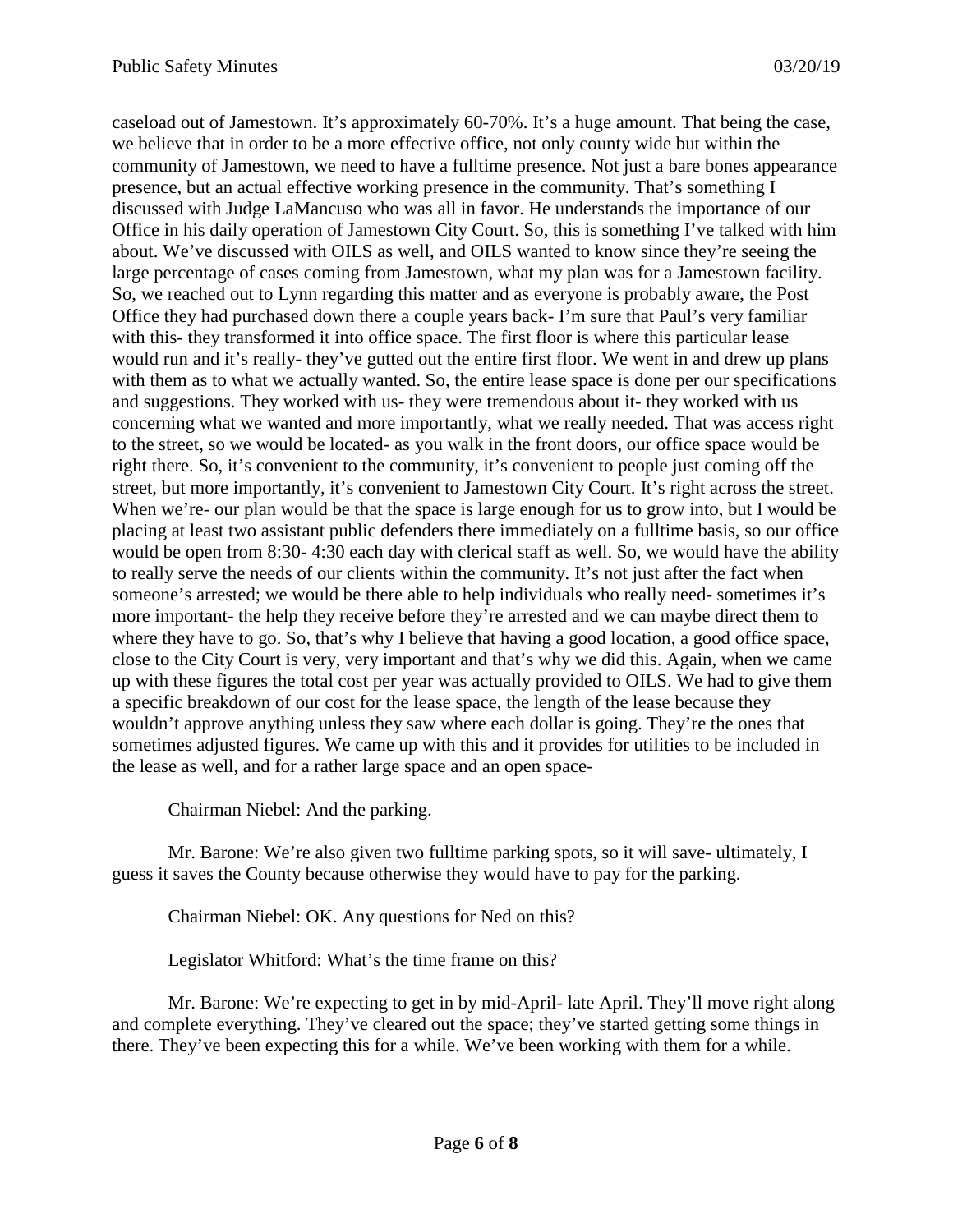Chairman Niebel: Ned, just a quick question or two. Did you guys negotiate this, or does the County negotiate the lease? The only reason I ask is because it appears to be a little high, as far as the price per square foot. Kathleen, you're thinking about \$20/square foot? That seems to be a little high. I understand the explanation as far as the proximity to the courts and stuff like that. Did you guys shop around and see if there was other stuff available?

Mr. Barone: Yeah, we did. Actually, we looked at a couple different locations in the City for possibilities. One of them, of course, right now we have a one room office in City Hall and they were willing to renew that lease, but it's literally one room not even the size of this room. Don't get me wrong, it's worked out great for us as far as having a spot to hang our hats, but the City really couldn't provide for what we needed. We wanted a separate- we didn't want to be in City Hall because of the difficulties for- let me put it this way, for clients to have access to us. Anytime they came into City Hall, they'd have to go through security and for some clients to do that, it could be a problem. There could be a lot of things- warrants- there could be a number of issues. So, for them to access us in City Hall is difficult. The other thing is that when we're literally working at nighttime and on weekends, they can't get into City Hall. We needed somewhere that we could go that was right there, adjacent to City Hall, that they had access to, as well us on a 24/7 basis. That's why we shied away from trying to work something out long term with the City.

Chairman Niebel: Ned, you're satisfied with the accommodations?

Mr. Barone: I'm more than satisfied. I'm extremely happy with the accommodations. Again, just to be very upfront, it probably is a little bit higher than other areas that we could have obtained, but I would like to point out the utilities are included and the work that has to be done on the space is per our specifications. So, everything that's done in that space is from the ground up- literally renovating, taking and transforming an open area into an office space. The cost could be tremendous there and we took that into consideration when paying the square footage. As you're probably aware, a lot of times the cost associated with renovating an area the tenant would be required to pay some of those costs. So, we're not asked to do that and that's why we could justify that cost.

Chairman Niebel: And OILS has preapproved this?

Mr. Barone: Yes. They saw the cost that we would have to pay on this. They actually authorized up to, I believe, it was \$26,000. So, the grant for lease space outside of Mayville was approved at \$26,000 and some odd dollars. What we're going to do is come up with difference to rent a space in Dunkirk for offices. So, we'll be able to rent to spots.

Legislator Bankoski: Have you got a spot in Dunkirk yet?

Mr. Barone: Yeah, we're looking at the Stearns building. Actually, we're talking to them if we decide to take a spot in the Stearns building it needs some work done, but I think we can get it very reasonably with the work done and it really would work out well. Again, we have attorneys that are doing arraignments on weekends, so we really need a spot.